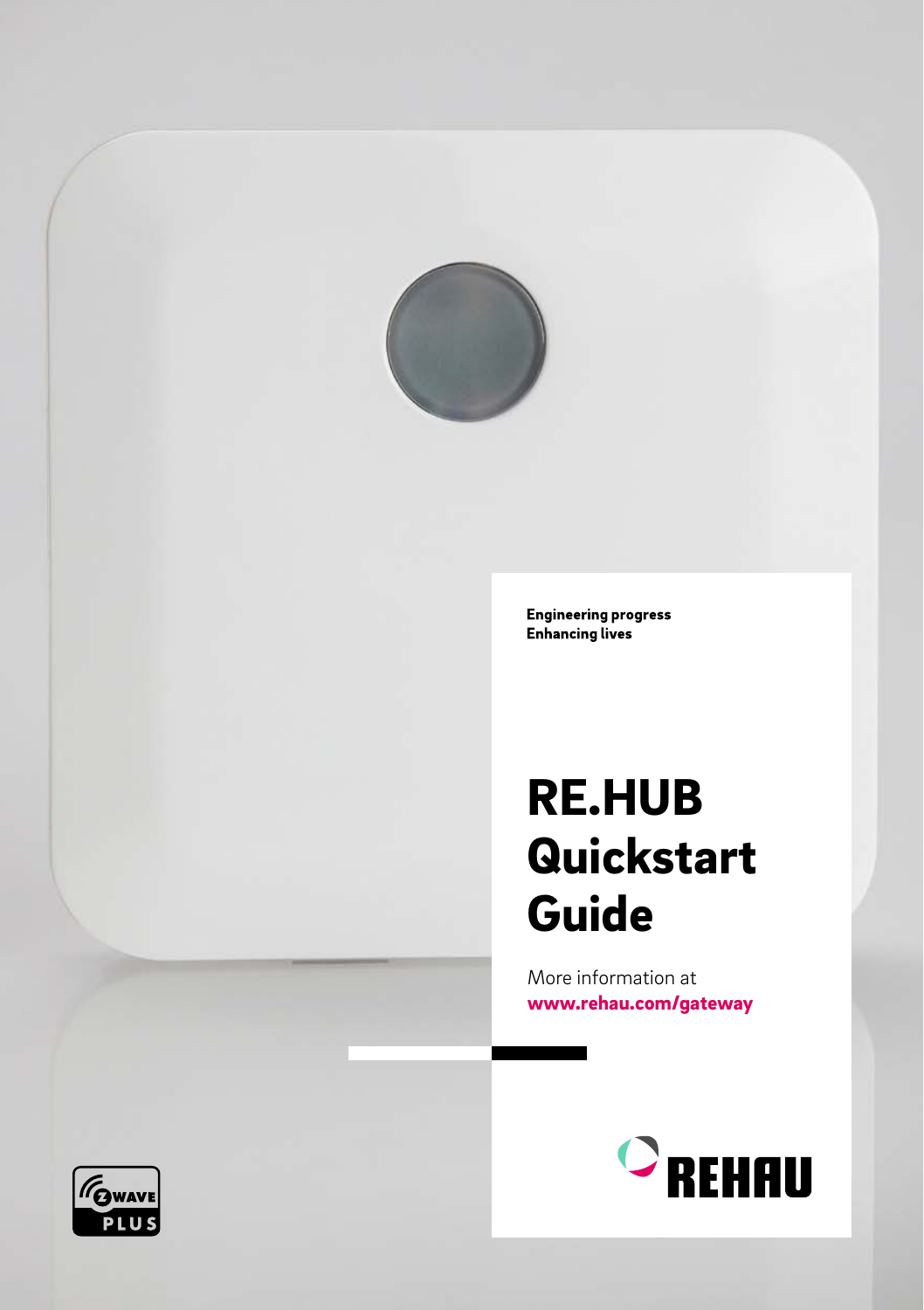### Quick start

- 1. Connect the RE.HUB to your router using the supplied LAN cable.
- 2. Connect the RE.HUB to the power supply.
- 3. Connect your smartphone to the router's network. The smartphone and RE.HUB must be in the same network.
- 4. Download the app "RE.GUARD" from the Android Play Store or the IOS App Store.
- 5. Start the app and follow the initial setup instructions.

## Mounting

The RE.HUB can be mounted on the wall: Pull the mounting plate on the back of the gateway downward and attach it to the wall. The RE.HUB can now be snapped in from above. Pay attention to the length of the power supply cable and the length of the network cable.

# Optimise the radio communication

The RE.HUB is designed to transmit and receive radio signals. Inside a house of brick or concrete construction, the radio signal typically reaches through one steel-reinforced concrete ceiling, three walls or a maximum of 20 meters.

Please ensure a smooth radio communication:

- Do not install the RE.HUB inside metal cabinets.
- Keep a distance of at least 50 cm from metal objects and walls, ceilings with metal structures, e.g. basement ceilings, and cables.
- Keep a distance of at least 50 cm from other radio sources.
- If the signal is not sufficient to reach the device, any network-bound Z-Wave device can be used as a repeater.

# LEDs and buttons

The gateway has several LEDs and buttons on the underside:

- **•** Green status LEDs  $\boxed{1}$ : CPU activity, network connection
- $\bullet$  White LED  $\boxed{2}$ :
	- Rapid flashing: Pairing mode started (Inclusion)
	- Slow flashing: Disconnection mode started (Exclusion)
- $\bullet$  White LED  $\boxed{4}$ :

Pulsing: Normal operation

**•** LED  $\boxed{3}$  and LED  $\boxed{4}$  are only active with the mounting plate detached: After updating and restarting, it can take up to five minutes for the LEDs  $\boxed{3}$  and  $\boxed{4}$  to start pulsing, indicating successful completion of the update or the booting process.



Google Play Store



Apple App Store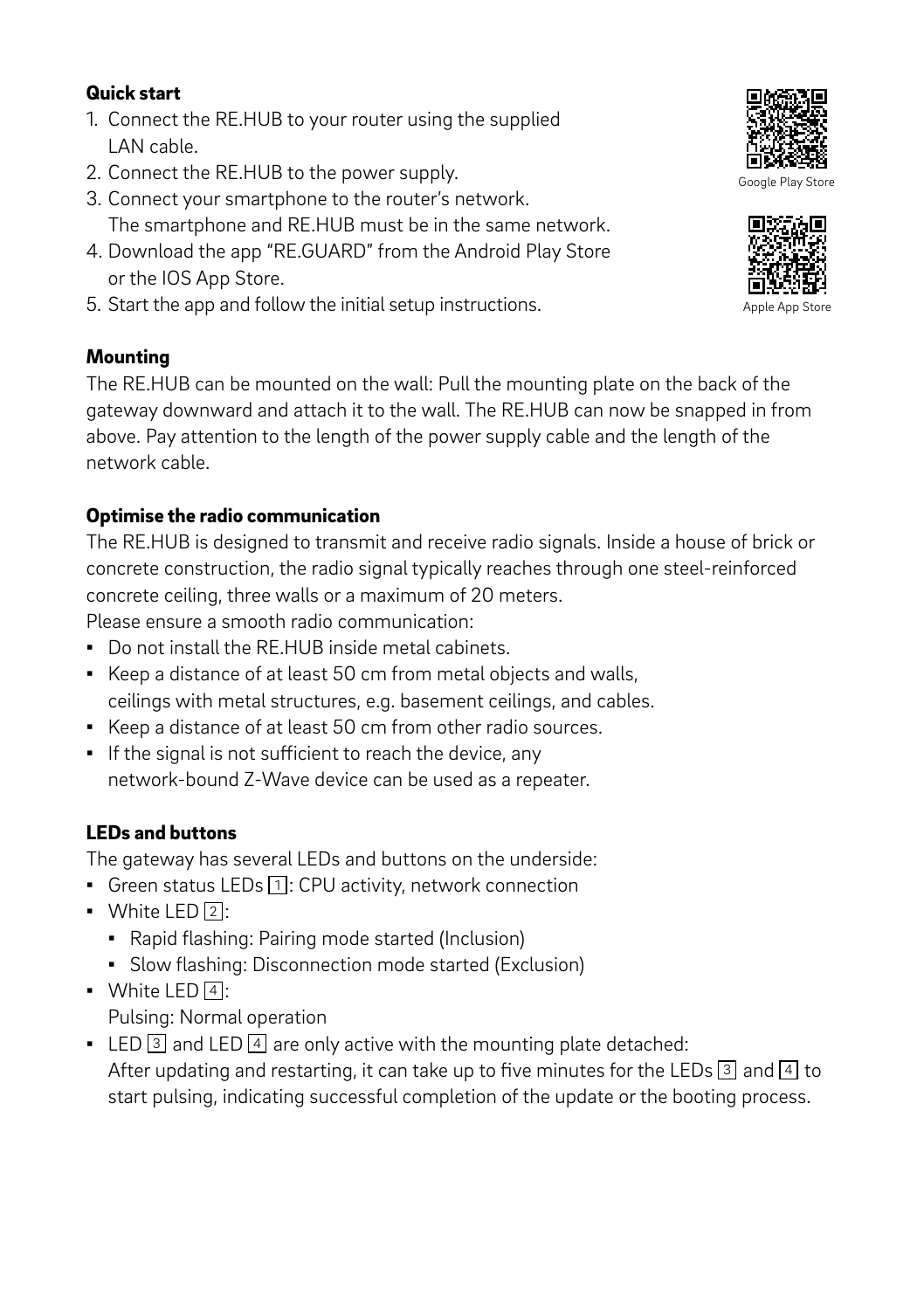

The gateway has four buttons on the back of the case:

- $\blacksquare$  Z-Wave  $\boxed{7}$ :
	- **•** Briefly pressing the button starts the Z-Wave pairing mode (LED  $\boxed{2}$  flashes rapidly)

# $\mathbf{r}_1$

It is only possible to pair all the RE.GUARD devices in the RE.GUARD App.

- **•** Keeping the button pressed starts the Z-Wave disconnection mode (LED  $\boxed{2}$  flashes slowly).
- Pressing it again stops the current mode.
- $\blacksquare$  Restart  $\lceil 6 \rceil$ : RE.HUB is restarted.
- **•** Reset  $\boxed{5}$ : Resets the device to the factory settings.

# Resets the device to the factory settings.

- 1. Keep the "Reset" button  $\overline{5}$  pressed.
- 2. Pull the power supply plug and insert it again.
- 3. Keep the "Reset" button  $\boxed{5}$  pressed until the white LED  $\boxed{2}$  starts to flash rapidly after approx. 20 seconds.
- 4. Release the "Reset" button [5].
- 5. The device carries out a restart; this can take up to 5 minutes.
- 6. Restart the device again.



Find more information at [www.rehau.com/gateway](http://www.rehau.com/gateway).